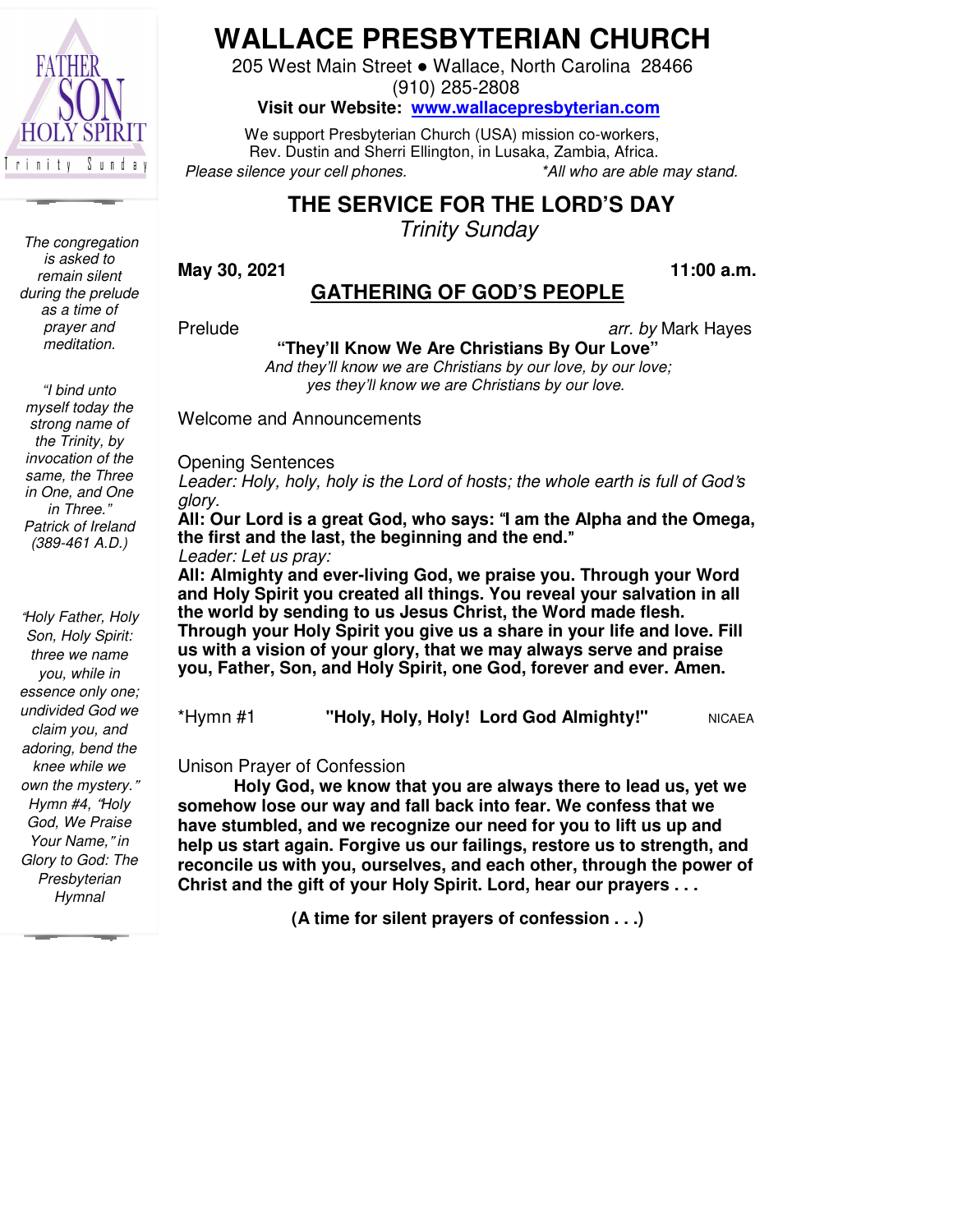Responsive Assurance of Pardon Leader: Sisters and brothers, hear the good news: We did not receive the *spirit of slavery, but rather the spirit of adoption.*  **All: Our guilt has departed, our sin is blotted out, for we are God**'**s beloved children** — **forgiven, loved, and free.**  *Leader: May God*'*s peace be with you.*  **All: And also with you.**  Gloria Patri **Glory Be to the Father Glory be to the Father, and to the Son, and to the Holy Ghost; as it was in the beginning, is now, and ever shall be, world without end. Amen, amen. PROCLAIMING GOD'S WORD**  Children's Sermon Prayer for Illumination **Come, Holy Spirit, giver of life. Breathe into us that we may hear God**'**s Word of truth this day. Draw us into communion, enable us to love, conspire to make us one with you for the world you so deeply love.**  *Amen.* **Amen.** Old Testament Lesson *Isaiah 6:1-8* Epistle Lesson *Romans 8:12-17* Sermon Dr. Philip K. Gladden **"Children of God, Heirs with Christ, Led by the Spirit"**   *Baptized in water, sealed by the Spirit, marked with the sign of Christ our King; born of the Spirit, we are God*'*s children; joyfully now God*'*s praises we sing.*" *Hymn #482,*  "*Baptized in Water,*" *in Glory to God: The Presbyterian Hymnal with God the unwearied praises be.* 

Pastoral Prayer with the Lord's Prayer

**Our Father who art in heaven, hallowed be Thy name. Thy kingdom come, Thy will be done, on earth as it is in heaven. Give us this day our daily bread; and forgive us our debts, as we forgive our debtors; and lead us not into temptation, but deliver us from evil. For Thine is the kingdom and the power and the glory, forever. Amen.** 

### **GIVING THANKS TO GOD**

Presentation of Tithes and Offerings

"*Christ, to thee Father, and, O Holy Ghost, to thee, hymn and chant and high thanksgiving and Honor, glory, and dominion, and eternal victory, evermore and evermore! Amen.*" *Hymn #108,* "*Of the Father*'*s Love Begotten,*" *in Glory to God: The Presbyterian Hymnal*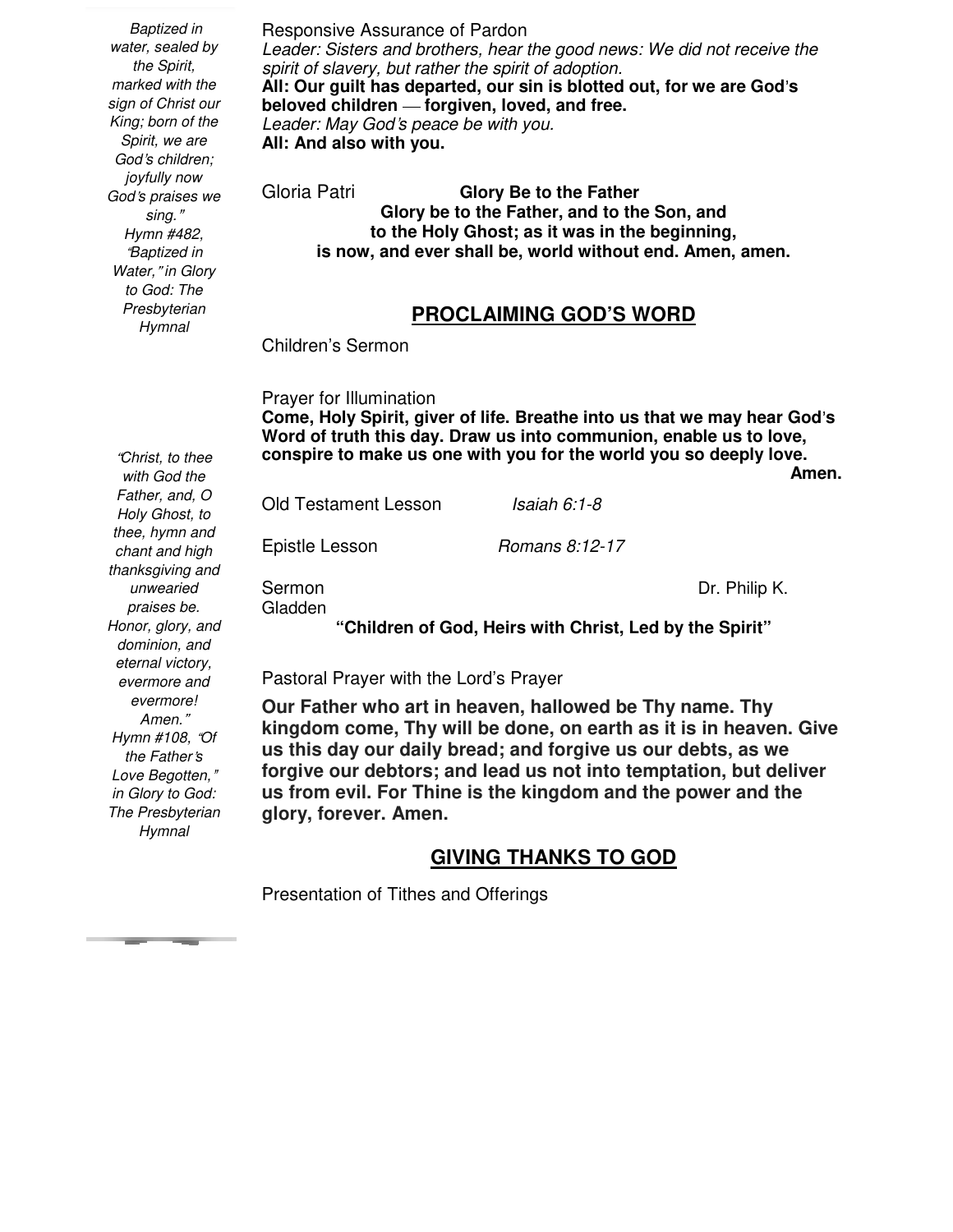#### **Offertory**

*who establishes us with you in Christ and has anointed us, by putting his seal on us and giving us his Spirit in our hearts as a first installment.*" *2 Corinthians 1:21-22* 

"*But it is God* 

*When God's God's people are wounded by holy war, and brother brother fights brother in the name of the Lord.* I find myself praying that it won't be too long 'til we all join together in one song. *When God's God's family is broken, each goes his own way. And I feel feel so lost, I don't know what to pray.* But still I'll go forward to follow the call to join people together in one song. *One song, like the the one sung in heaven. One song, united in love. Everyone will belong belong as we stand before Christ singing one song.* So come and build bridges and tear down the wall. *Let our love for each other be a witness to all. They will see see us united, and we'll sing it out strong as we praise our Great Savior in one song. There will be no division.* 

\*Doxology and Prayer of Dedication *Praise God from whom all blessings flow; Praise Praise Him all creatures here below; Praise Praise Him above ye heavenly host; Praise Father, Father, Son, and Holy Ghost. Amen.* 

The Affirmation of Faith: The The Apostles' Creed **I believe in God the Father Father Almighty, Maker of heaven and earth.** 

And in Jesus Christ his only Son our Lord; **who was conceived by the the Holy Ghost, born of the Virgin Mary, suffered under Pontius Pilate, Pilate, was crucified, dead, and and buried; he descended into hell; the third day he rose again again from the dead; he ascended into heaven,** he ascended into heaven,<br>and sitteth on the right hand of God the Father Almighty; **from thence he shall come come to judge the quick and the dead.** 

"*The grace of the Lord Jesus Christ, the love of God, and the communion of the Holy Spirit be with all of you.*" *2 Corinthians 13:13* 

 **the communion of saints; I believe in the Holy Ghost; the holy catholic Church; the forgiveness of sins; the resurrection of the body; and the life everlasting. Amen.**  \*Hymn #481 **"I Benediction** Postlude **Church;<br>if saints;<br>if sins;<br>isting.<br>"I Believe in God the Father" GENEVAN**  \**All who are able may stand* GENEVAN 42